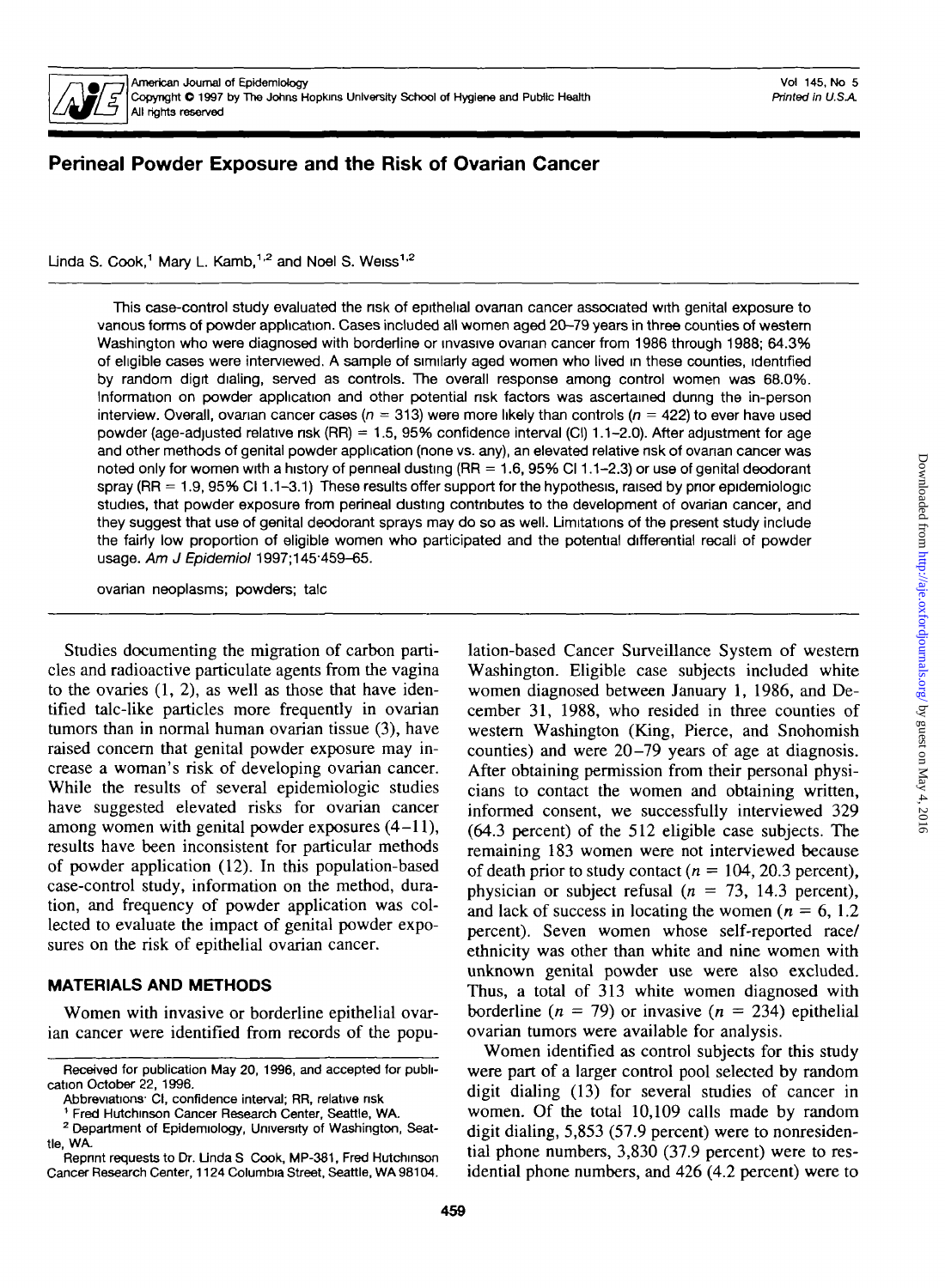numbers of unknown residential status; 3,604 (94.1 percent) of the 3,830 calls to residential households were screened for eligible women who were age matched, in 5-year age groups, to the combined female cancer case group. Of the 721 women identified who were eligible, 521 (72.3 percent) were successfully interviewed after written, informed consent was obtained. The overall response (random digit dialing screening response multiplied by the interview response) was 68.0 percent. Women who reported race/ ethnicity other than white  $(n = 28)$ , age greater than 79 *(n —* 5), a history of bilateral oophorectomy *(n =* 58), uncertainty concerning a history of bilateral oophorectomy  $(n = 4)$ , and unknown genital powder use ( $n = 4$ ) were excluded, resulting in a total of 422 white control women for analysis.

Information regarding genital powder exposures was collected by structured, in-person interviews. Women were queried about storing diaphragms in powder, dusting perineal areas with powder after bathing, powdering sanitary napkins, and using genital deodorant sprays (which may contain aerosolized powder). Those who answered affirmatively were questioned further about the duration and frequency of powder application and about the types of powder applied. Powders were grouped into five categories: cornstarch, talcum powder, baby powder, deodorant powder, and scented body/bath powder. Information on demographic characteristics, reproductive history, medical and screening histories, smoking history, anthropometry, and birth control methods was also provided by the women. A calendar was used to record major life events and enhance recall of past exposures. Relevant study information was recorded only for exposures that occurred prior to the diagnosis date of cancer among the cases or the analogous reference date among controls.

Logistic regression (EGRET version 26.6; Statistics and Epidemiology Research Corporation, Seattle, Washington) was used to determine odds ratios as estimates of the relative risk for ovarian cancer associated with genital powder application and 95 percent confidence intervals (14). For all the relative risk estimates reported in the present analysis, women who reported any method, type, or frequency of genital powder application were compared with women who stated that they had never applied genital powder in any manner (154 ovarian cancer cases and 256 controls). Trends were evaluated using the likelihood ratio statistic (14).

First, the relative risk for ovarian cancer among women who reported exclusive use of one of the four methods of powder application was assessed (table 2). Then, because many women used more than one

method of powder application, the risk for ovarian cancer among women who reported any use of the four methods of powder application was assessed while adjusting for the other methods of powder application (table 3). Similarly, ovarian cancer risk by exclusive and nonexclusive use of the type(s) of powder used for perineal dusting, diaphragm storage, or on sanitary napkins was assessed (table 4). To assess the impact of genital powder exposure on the risk of specific histologic categories of ovarian tumors (table 5), we grouped borderline and invasive ovarian tumors according to the following *International Classification of Diseases for Oncology* histologic codes (15): serous tumors (codes 8441, 8442, 8460, 8461, and 8462); mucinous tumors (codes 8470, 8472, 8473, 8480, and 8481); endometrioid tumors (codes 8380, 8381, and 8560); and other tumors that included clear cell (code 8310), undifferentiated (code 8020), and unclassified/ other (codes 8010, 8050, 8140, 8240, 8260, 8440, 8450, and 9000). All relative risk estimates were adjusted for age. Further adjustment for education, income, marital status, body mass index (weight (kg)/ height  $(m)^2$ ), oral contraceptive use, or parity did not alter the estimated relative risks. Information on lactation was not available. Separate analyses for women diagnosed with invasive ovarian cancer and for those diagnosed with borderline ovarian cancer produced results very similar to those presented in tables 2-5.

# **RESULTS**

Selected characteristics of ovarian cancer cases and controls are presented in table 1. Less education, a lower household income, and a higher body mass index were more common among women with ovarian cancer than among control women, but oral contraceptive use and having had a full-term birth were less common.

Genital powder application was more common among cases (50.8 percent) than controls (39.3 percent) (table 2). There was an overall 50 percent elevation in the risk for ovarian cancer associated with the use of one or more of the four possible methods of genital powder application (95 percent CI 1.1-2.0). Among women who exclusively used a single method of powder application, ovarian cancer risk was most strongly elevated among those who dusted perineal areas with powder after bathing ( $RR = 1.8$ , 95 percent CI 1.2-2.9).

We further examined ovarian cancer risk among women who reported application of genital powders using each of the four methods, although not necessarily exclusive use of any method (table 3). Perineal dusting was associated with an increased risk of ovar-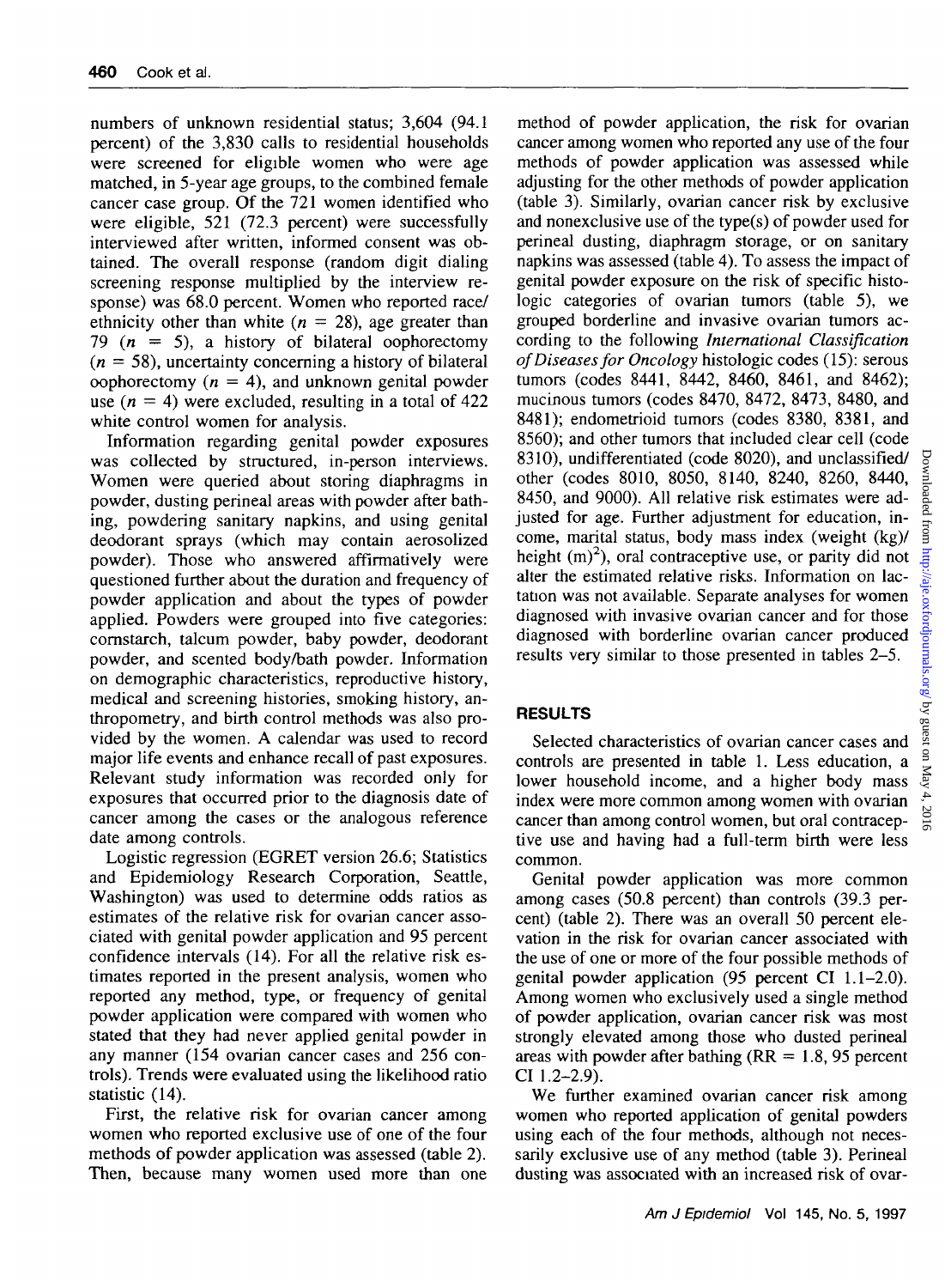| Characteristic                       |           | Cases<br>$(n = 313)$ | Controls<br>$(n = 422)$ |      |  |
|--------------------------------------|-----------|----------------------|-------------------------|------|--|
|                                      | <b>No</b> | %                    | No                      | %    |  |
| Age (years)                          |           |                      |                         |      |  |
| $20 - 34$                            | 34        | 109                  | 84                      | 19.9 |  |
| $35 - 44$                            | 50        | 160                  | 136                     | 322  |  |
| $45 - 54$                            | 60        | 192                  | 65                      | 154  |  |
| $55 - 64$                            | 88        | 281                  | 63                      | 149  |  |
| 65-79                                | 81        | 259                  | 74                      | 17.5 |  |
| Education (years)                    |           |                      |                         |      |  |
| ≲8                                   | 15        | 4.8                  | 14                      | 3.3  |  |
| $9 - 12$                             | 124       | 396                  | 144                     | 34.1 |  |
| $13 - 16$                            | 146       | 466                  | 219                     | 519  |  |
| $>16$                                | 27        | 86                   | 45                      | 107  |  |
| Unknown                              | 1         | 03                   | 0                       |      |  |
| Annual household income (\$)         |           |                      |                         |      |  |
| $<$ 15,000                           | 90        | 288                  | 83                      | 19.7 |  |
| 15,000-30,000                        | 91        | 291                  | 153                     | 363  |  |
| >30,000-45,000                       | 60        | 192                  | 81                      | 192  |  |
| >45,000                              | 63        | 201                  | 96                      | 22.7 |  |
| Unknown/refused                      | 9         | 29                   | 9                       | 21   |  |
| Mantal status                        |           |                      |                         |      |  |
| Single                               | 32        | 10.2                 | 33                      | 7.8  |  |
| Married                              | 186       | 59.4                 | 292                     | 692  |  |
| Separated/drvorced/widowed           | 95        | 304                  | 97                      | 230  |  |
| Body mass index (kg/m <sup>2</sup> ) |           |                      |                         |      |  |
| $21$                                 | 56        | 179                  | 97                      | 23.0 |  |
| $21 - 22$                            | 89        | 284                  | 145                     | 344  |  |
| $23 - 24$                            | 73        | 233                  | 75                      | 17.8 |  |
| >25                                  | 95        | 30 <sub>4</sub>      | 105                     | 249  |  |
| Oral contraceptive use               |           |                      |                         |      |  |
| Never or ≤12 months                  | 224       | 716                  | 221                     | 52.4 |  |
| >12 months but <5 years              | 50        | 160                  | 93                      | 220  |  |
| ≥5 years                             | 39        | 125                  | 108                     | 25.6 |  |
| Total pregnancies                    |           |                      |                         |      |  |
| 0                                    | 57        | 18.2                 | 56                      | 13.3 |  |
| 1                                    | 42        | 134                  | 56                      | 13.3 |  |
| 22                                   | 214       | 684                  | 309                     | 732  |  |
| Unknown                              | 0         |                      | 1                       | 02   |  |
| Total full-term births               |           |                      |                         |      |  |
| 0                                    | 79        | 252                  | 83                      | 19.7 |  |
| 1                                    | 46        | 14.7                 | 69                      | 16.4 |  |
| >2                                   | 188       | 60.1                 | 269                     | 63.7 |  |
| Unknown                              | 0         |                      | 1                       | 0.2  |  |

**TABLE 1. Characteristics of epithelial ovarian cancer cases and controls: King, Pierce, and Snohomish counties, Washington State, 1986-1988**

ian cancer (RR = 1.6, 95 percent CI 1.1-2.3), although there was no clear pattern of increasing risk with increasing duration of use. When the small contribution of perineal dusting after a hysterectomy or tubal ligation was excluded from the analysis, our relative risk estimates were nearly unchanged (data not shown). In 1976, the cosmetic industry proposed voluntary guidelines to limit contamination of consumer powders (16), and we attempted to evaluate ovarian cancer risk associated with any perineal dusting in 1976 or before and with exclusive perineal dusting in 1977 or thereafter. Women with any perineal dusting in 1976 or before had an elevated risk ( $RR = 1.8$ , 95

percent CI 1.1-2.9), but we were unable to evaluate exclusive perineal dusting in 1977 and thereafter since only four cases and 10 controls had this exposure. The use of genital deodorant sprays was also associated with an elevated ovarian cancer risk ( $RR = 1.9, 95$ ) percent CI 1.1-3.1), with the strongest elevation in risk among the small number of women *{n —* 15) who used these sprays for more than 1 year ( $RR = 2.7, 95$ ) percent CI 1.1-6.6). Storing a diaphragm in powder or powdering sanitary napkins was not related to the risk of developing an ovarian tumor ( $RR = 1.0$ , 95 percent CI 0.6-1.6, and RR = 0.9, 95 percent CI 0.5-1.5, respectively).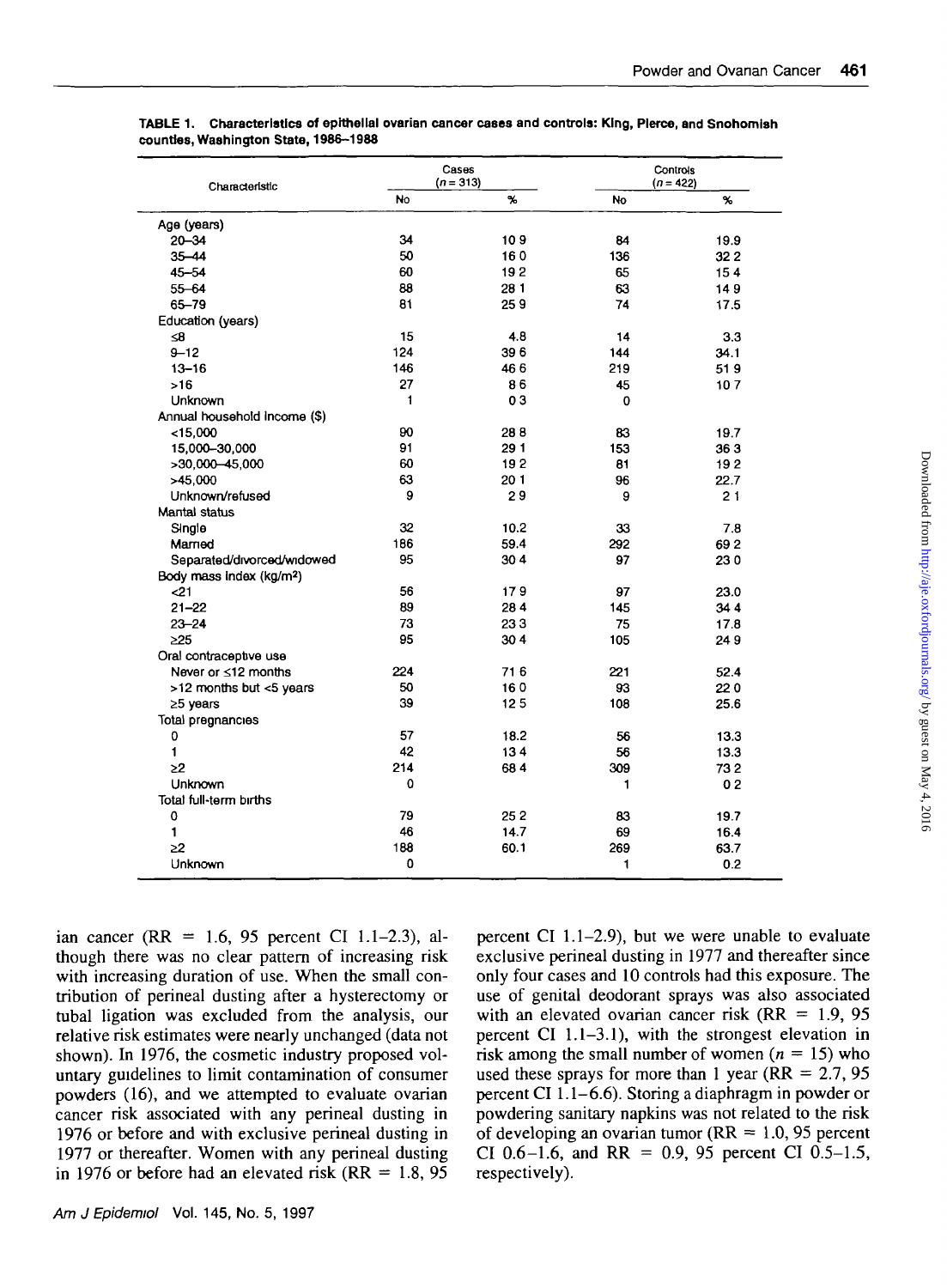| Powder<br>application               | Ovarian<br>cancer cases<br>(n = 313) |               | Controls<br>$(n = 422)$ |      | RR <sup>*</sup> | 95% CI*     |
|-------------------------------------|--------------------------------------|---------------|-------------------------|------|-----------------|-------------|
|                                     | No                                   | $\frac{9}{6}$ | No                      | %    |                 |             |
| Lifetime genital powder application |                                      |               |                         |      |                 |             |
| None                                | 154                                  | 49.2          | 256                     | 60.7 | 1.0             | Referent    |
| Any                                 | 159                                  | 50.8          | 166                     | 39.3 | 1.5             | $11 - 20$   |
| Exclusive use of                    |                                      |               |                         |      |                 |             |
| Perineal dusting only               | 55                                   | 17.6          | 48                      | 11.4 | 1.8             | $1.2 - 2.9$ |
| Diaphragm storage in powder only    | 22                                   | 7.0           | 35                      | 8.3  | 08              | $0.4 - 1.4$ |
| Powder on sanitary napkins only     | 12                                   | 3.8           | 10                      | 24   | 1.5             | $0.6 - 3.6$ |
| Genital deodorant spray only        | 18                                   | 5.8           | 28                      | 6.6  | 15              | $0.8 - 3.0$ |

**TABLE 2. Relative risk of epithelial ovarian cancer associated with any genital powder use and by exclusive use of various methods of powder application: King, Pierce, and Snohomlsh counties, Washington State, 1986-1988**

1 RR, relative risk, adjusted for age, Cl, confidence Interval

No specific type of powder used for perineal dusting, diaphragm storage, or on sanitary napkins was strongly related to ovarian cancer risk, although there was a suggestion of an elevated risk associated with any use of talcum powder and bath/body powders  $(RR = 1.6, 95$  percent CI 0.9-2.8, and RR = 1.5, 95 percent CI  $0.9-2.4$ , respectively) (table 4). When specific histologic categories of ovarian tumors were examined, any genital powder application was associated with an elevated risk for serous tumors ( $RR = 1.7, 95$ ) percent Cl 1.1-2.5) and the nonspecific category of other tumors  $(RR = 1.8, 95$  percent CI 1.1-2.8), whereas no elevation in risk was noted for the small number of women with mucinous tumors ( $RR = 0.7$ , 95 percent CI 0.4–1.4) or endometrioid tumors ( $RR =$ 1.2, 95 percent Cl 0.6-2.3) (table 5).

## **DISCUSSION**

There are several issues that should be considered in the interpretation of our results. A sizable number of women eligible for our study did not participate, particularly among those with ovarian cancer. Many women with cancer died before they could be approached about participation in this study, and others were too ill to participate. If substantial differences in powder use existed between participating and nonparticipating women, our study results may over- or underestimate the true risks for ovarian cancer. It is also possible that the completeness of the reporting of powder use differed between cases and controls, biasing our relative risk estimates to some degree.

Additionally, it is not clear how well ascertainment of perineal powder application correctly estimates actual exposure to particles in powder that may influence ovarian cancer risk. Different consumer brands of powder that women used, or even different lots of the same brand, may have varied substantially in the content of talc, asbestiform minerals, or structurally similar compounds. Powder content has also varied over time, presumably with fewer asbestiform minerals present in more recently manufactured products (17- 19).

Our results suggest that a history of perineal dusting or use of genital deodorant sprays has a modest influence on the development of epithelial ovarian tumors, whereas storing a diaphragm in powder or powdering sanitary napkins does not. Direct comparisons of our results with those of the other nine published studies (and among these studies) are somewhat limited because of differences in the definitions, groupings, and analysis of genital powder use. Nonetheless, there is some consistency in results among studies. Seven studies including the present one (4, 6, 8-11) reported elevated relative risks for ovarian cancer, ranging from 1.3 to 3.9, among women with powder exposure by "dusting of the perineum." Of the three remaining studies that evaluated the more general exposure of "talc use in genital/perineal area" (which may or may not include perineal, sanitary napkin, diaphragm, or undergarment applications), two observed a modest elevation in ovarian cancer risk (5, 7), whereas one did not (20).

Most studies including the present one have found little, if any, excess risk for ovarian cancer among women who stored their diaphragms in powder  $(4-8, 1)$ 10); only one study has reported a suggestion of an elevation in risk (11). In the present study, control women more frequently reported washing their diaphragms prior to use than did ovarian cancer cases, but ovarian cancer risk was not substantially elevated for the small number of women who did not wash their diaphragms prior to use. The relation between powdering sanitary napkins and ovarian cancer risk is less clear; three studies including the present study found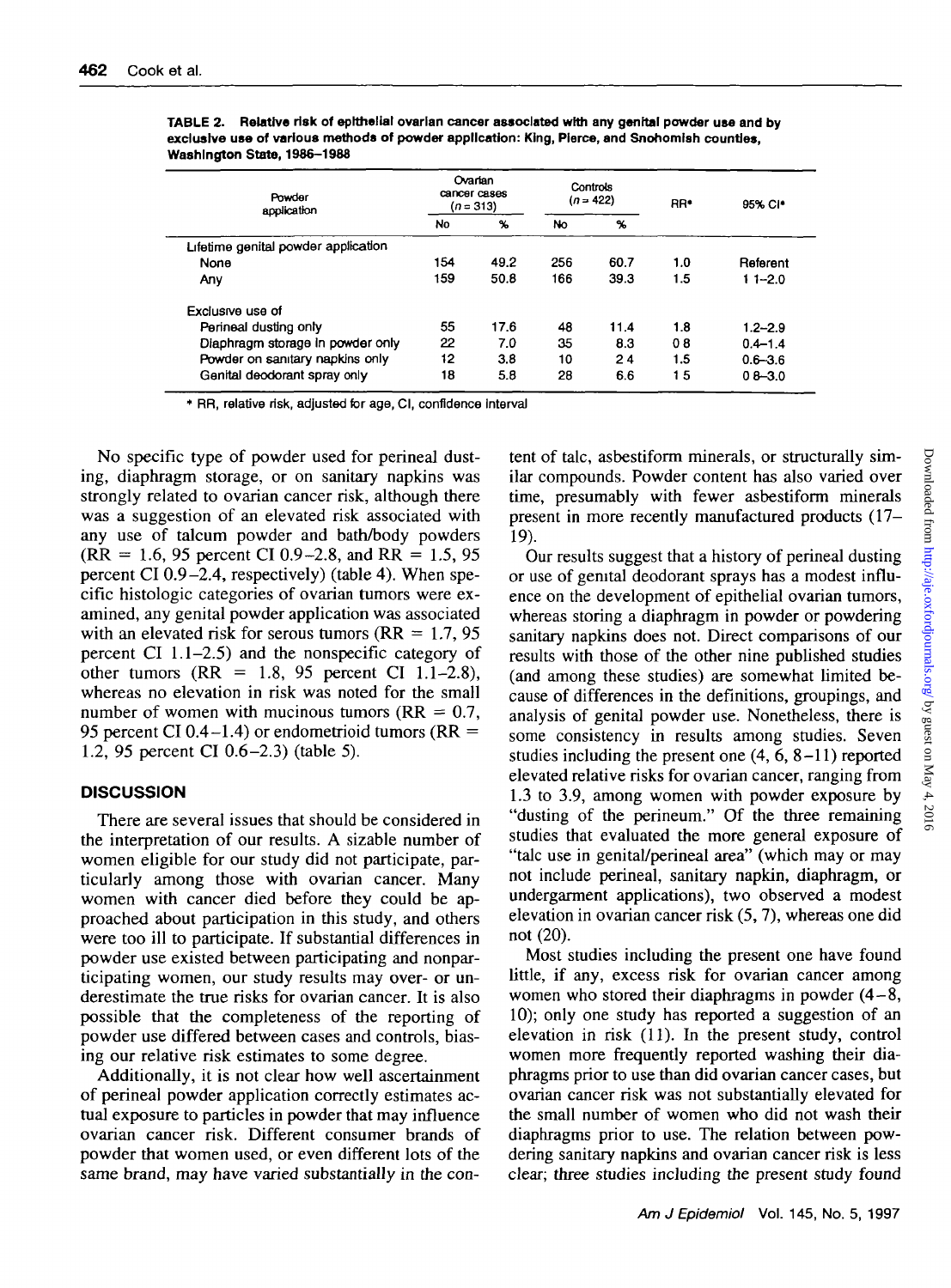| $\gamma$<br>No<br>%<br>No<br>154<br>492<br>None<br>256<br>60.7<br>1.0<br>Referent<br>Any perineal dusting<br>95<br>304<br>87<br>206<br>1.6<br>$1.1 - 23$<br>Cumulative lifetime days<br>$\leq 0.000$<br>20<br>64<br>22<br>52<br>1.8<br>$09 - 3.5$<br>77<br>2.001-5,000<br>24<br>26<br>6.2<br>1.6<br>$0.9 - 2.9$<br>21<br>6.7<br>5,001-10,000<br>22<br>52<br>1.2<br>$06 - 24$<br>>10,000<br>28<br>8.9<br>17<br>40<br>1.8<br>$0.9 - 3.4$<br>$\overline{2}$<br><b>Unknown</b><br>0.6<br>$\mathbf 0$<br>Diaphragm storage in powder<br>46<br>147<br>51<br>12.1<br>10<br>$0.6 - 16$<br>Cumulative lifetime months<br><60<br>24<br>7.7<br>26<br>62<br>11<br>$06 - 1.9$<br>>60<br>15<br>48<br>20<br>4.7<br>08<br>$0.4 - 1.7$<br>7<br>22<br>Unknown<br>5<br>1.2<br>Usually washed before use<br><b>No</b><br>19<br>61<br>14<br>33<br>1.4<br>$07 - 30$<br>6.4<br>Yes<br>20<br>31<br>07<br>73<br>$04 - 14$<br><b>Unknown</b><br>7<br>22<br>6<br>1.4<br>12.1<br>Any powder on sanitary napkins<br>38<br>40<br>9.5<br>09<br>$0.5 - 1.5$<br>Cumulative lifetime months<br>≤120<br>25<br>80<br>21<br>5.0<br>13<br>$07 - 2.4$<br>12<br>>120<br>3.8<br>19<br>0 <sub>5</sub><br>4.5<br>$0.2 - 11$<br>03<br>Unknown<br>1<br>0<br>Lifetime applications<br>≤1,000<br>23<br>7.3<br>19<br>45<br>1.3<br>$0.7 - 25$<br>>1.000<br>14<br>45<br>21<br>5.0<br>06<br>$0.3 - 12$<br><b>Unknown</b><br>1<br>0.3<br>0<br>Any genital deodorant spray<br>12.8<br>40<br>40<br>9.5<br>1.9<br>$1.1 - 31$<br>Cumulative Infetime months<br>$\leq 12$<br>24<br>7.7<br>31<br>74<br>1.5<br>$09 - 28$<br>>12<br>15<br>48<br>21<br>9<br>$2.7+$<br>$1.1 - 66$<br>Unknown<br>1<br>03<br>0<br>Lifetime applications<br>≤500<br>29<br>9.3<br>34<br>81<br>1.7 <sub>z</sub><br>$10 - 2.9$<br>>500<br>10<br>3.2<br>6<br>1.4<br>26 <sub>1</sub><br>$0.9 - 76$ | Lifetime genital<br>powder<br>application | Ovarian<br>cancer cases<br>$(n = 313)$ |     | Controls<br>$(n = 422)$ |  | RR <sub>t</sub> | 95% CH |
|--------------------------------------------------------------------------------------------------------------------------------------------------------------------------------------------------------------------------------------------------------------------------------------------------------------------------------------------------------------------------------------------------------------------------------------------------------------------------------------------------------------------------------------------------------------------------------------------------------------------------------------------------------------------------------------------------------------------------------------------------------------------------------------------------------------------------------------------------------------------------------------------------------------------------------------------------------------------------------------------------------------------------------------------------------------------------------------------------------------------------------------------------------------------------------------------------------------------------------------------------------------------------------------------------------------------------------------------------------------------------------------------------------------------------------------------------------------------------------------------------------------------------------------------------------------------------------------------------------------------------------------------------------------------------------------------------------------------------------------------------------------------------------------------------------------|-------------------------------------------|----------------------------------------|-----|-------------------------|--|-----------------|--------|
|                                                                                                                                                                                                                                                                                                                                                                                                                                                                                                                                                                                                                                                                                                                                                                                                                                                                                                                                                                                                                                                                                                                                                                                                                                                                                                                                                                                                                                                                                                                                                                                                                                                                                                                                                                                                              |                                           |                                        |     |                         |  |                 |        |
|                                                                                                                                                                                                                                                                                                                                                                                                                                                                                                                                                                                                                                                                                                                                                                                                                                                                                                                                                                                                                                                                                                                                                                                                                                                                                                                                                                                                                                                                                                                                                                                                                                                                                                                                                                                                              |                                           |                                        |     |                         |  |                 |        |
|                                                                                                                                                                                                                                                                                                                                                                                                                                                                                                                                                                                                                                                                                                                                                                                                                                                                                                                                                                                                                                                                                                                                                                                                                                                                                                                                                                                                                                                                                                                                                                                                                                                                                                                                                                                                              |                                           |                                        |     |                         |  |                 |        |
|                                                                                                                                                                                                                                                                                                                                                                                                                                                                                                                                                                                                                                                                                                                                                                                                                                                                                                                                                                                                                                                                                                                                                                                                                                                                                                                                                                                                                                                                                                                                                                                                                                                                                                                                                                                                              |                                           |                                        |     |                         |  |                 |        |
|                                                                                                                                                                                                                                                                                                                                                                                                                                                                                                                                                                                                                                                                                                                                                                                                                                                                                                                                                                                                                                                                                                                                                                                                                                                                                                                                                                                                                                                                                                                                                                                                                                                                                                                                                                                                              |                                           |                                        |     |                         |  |                 |        |
|                                                                                                                                                                                                                                                                                                                                                                                                                                                                                                                                                                                                                                                                                                                                                                                                                                                                                                                                                                                                                                                                                                                                                                                                                                                                                                                                                                                                                                                                                                                                                                                                                                                                                                                                                                                                              |                                           |                                        |     |                         |  |                 |        |
|                                                                                                                                                                                                                                                                                                                                                                                                                                                                                                                                                                                                                                                                                                                                                                                                                                                                                                                                                                                                                                                                                                                                                                                                                                                                                                                                                                                                                                                                                                                                                                                                                                                                                                                                                                                                              |                                           |                                        |     |                         |  |                 |        |
|                                                                                                                                                                                                                                                                                                                                                                                                                                                                                                                                                                                                                                                                                                                                                                                                                                                                                                                                                                                                                                                                                                                                                                                                                                                                                                                                                                                                                                                                                                                                                                                                                                                                                                                                                                                                              |                                           |                                        |     |                         |  |                 |        |
|                                                                                                                                                                                                                                                                                                                                                                                                                                                                                                                                                                                                                                                                                                                                                                                                                                                                                                                                                                                                                                                                                                                                                                                                                                                                                                                                                                                                                                                                                                                                                                                                                                                                                                                                                                                                              |                                           |                                        |     |                         |  |                 |        |
|                                                                                                                                                                                                                                                                                                                                                                                                                                                                                                                                                                                                                                                                                                                                                                                                                                                                                                                                                                                                                                                                                                                                                                                                                                                                                                                                                                                                                                                                                                                                                                                                                                                                                                                                                                                                              |                                           |                                        |     |                         |  |                 |        |
|                                                                                                                                                                                                                                                                                                                                                                                                                                                                                                                                                                                                                                                                                                                                                                                                                                                                                                                                                                                                                                                                                                                                                                                                                                                                                                                                                                                                                                                                                                                                                                                                                                                                                                                                                                                                              |                                           |                                        |     |                         |  |                 |        |
|                                                                                                                                                                                                                                                                                                                                                                                                                                                                                                                                                                                                                                                                                                                                                                                                                                                                                                                                                                                                                                                                                                                                                                                                                                                                                                                                                                                                                                                                                                                                                                                                                                                                                                                                                                                                              |                                           |                                        |     |                         |  |                 |        |
|                                                                                                                                                                                                                                                                                                                                                                                                                                                                                                                                                                                                                                                                                                                                                                                                                                                                                                                                                                                                                                                                                                                                                                                                                                                                                                                                                                                                                                                                                                                                                                                                                                                                                                                                                                                                              |                                           |                                        |     |                         |  |                 |        |
|                                                                                                                                                                                                                                                                                                                                                                                                                                                                                                                                                                                                                                                                                                                                                                                                                                                                                                                                                                                                                                                                                                                                                                                                                                                                                                                                                                                                                                                                                                                                                                                                                                                                                                                                                                                                              |                                           |                                        |     |                         |  |                 |        |
|                                                                                                                                                                                                                                                                                                                                                                                                                                                                                                                                                                                                                                                                                                                                                                                                                                                                                                                                                                                                                                                                                                                                                                                                                                                                                                                                                                                                                                                                                                                                                                                                                                                                                                                                                                                                              |                                           |                                        |     |                         |  |                 |        |
|                                                                                                                                                                                                                                                                                                                                                                                                                                                                                                                                                                                                                                                                                                                                                                                                                                                                                                                                                                                                                                                                                                                                                                                                                                                                                                                                                                                                                                                                                                                                                                                                                                                                                                                                                                                                              |                                           |                                        |     |                         |  |                 |        |
|                                                                                                                                                                                                                                                                                                                                                                                                                                                                                                                                                                                                                                                                                                                                                                                                                                                                                                                                                                                                                                                                                                                                                                                                                                                                                                                                                                                                                                                                                                                                                                                                                                                                                                                                                                                                              |                                           |                                        |     |                         |  |                 |        |
|                                                                                                                                                                                                                                                                                                                                                                                                                                                                                                                                                                                                                                                                                                                                                                                                                                                                                                                                                                                                                                                                                                                                                                                                                                                                                                                                                                                                                                                                                                                                                                                                                                                                                                                                                                                                              |                                           |                                        |     |                         |  |                 |        |
|                                                                                                                                                                                                                                                                                                                                                                                                                                                                                                                                                                                                                                                                                                                                                                                                                                                                                                                                                                                                                                                                                                                                                                                                                                                                                                                                                                                                                                                                                                                                                                                                                                                                                                                                                                                                              |                                           |                                        |     |                         |  |                 |        |
|                                                                                                                                                                                                                                                                                                                                                                                                                                                                                                                                                                                                                                                                                                                                                                                                                                                                                                                                                                                                                                                                                                                                                                                                                                                                                                                                                                                                                                                                                                                                                                                                                                                                                                                                                                                                              |                                           |                                        |     |                         |  |                 |        |
|                                                                                                                                                                                                                                                                                                                                                                                                                                                                                                                                                                                                                                                                                                                                                                                                                                                                                                                                                                                                                                                                                                                                                                                                                                                                                                                                                                                                                                                                                                                                                                                                                                                                                                                                                                                                              |                                           |                                        |     |                         |  |                 |        |
|                                                                                                                                                                                                                                                                                                                                                                                                                                                                                                                                                                                                                                                                                                                                                                                                                                                                                                                                                                                                                                                                                                                                                                                                                                                                                                                                                                                                                                                                                                                                                                                                                                                                                                                                                                                                              |                                           |                                        |     |                         |  |                 |        |
|                                                                                                                                                                                                                                                                                                                                                                                                                                                                                                                                                                                                                                                                                                                                                                                                                                                                                                                                                                                                                                                                                                                                                                                                                                                                                                                                                                                                                                                                                                                                                                                                                                                                                                                                                                                                              |                                           |                                        |     |                         |  |                 |        |
|                                                                                                                                                                                                                                                                                                                                                                                                                                                                                                                                                                                                                                                                                                                                                                                                                                                                                                                                                                                                                                                                                                                                                                                                                                                                                                                                                                                                                                                                                                                                                                                                                                                                                                                                                                                                              |                                           |                                        |     |                         |  |                 |        |
|                                                                                                                                                                                                                                                                                                                                                                                                                                                                                                                                                                                                                                                                                                                                                                                                                                                                                                                                                                                                                                                                                                                                                                                                                                                                                                                                                                                                                                                                                                                                                                                                                                                                                                                                                                                                              |                                           |                                        |     |                         |  |                 |        |
|                                                                                                                                                                                                                                                                                                                                                                                                                                                                                                                                                                                                                                                                                                                                                                                                                                                                                                                                                                                                                                                                                                                                                                                                                                                                                                                                                                                                                                                                                                                                                                                                                                                                                                                                                                                                              |                                           |                                        |     |                         |  |                 |        |
|                                                                                                                                                                                                                                                                                                                                                                                                                                                                                                                                                                                                                                                                                                                                                                                                                                                                                                                                                                                                                                                                                                                                                                                                                                                                                                                                                                                                                                                                                                                                                                                                                                                                                                                                                                                                              |                                           |                                        |     |                         |  |                 |        |
|                                                                                                                                                                                                                                                                                                                                                                                                                                                                                                                                                                                                                                                                                                                                                                                                                                                                                                                                                                                                                                                                                                                                                                                                                                                                                                                                                                                                                                                                                                                                                                                                                                                                                                                                                                                                              |                                           |                                        |     |                         |  |                 |        |
|                                                                                                                                                                                                                                                                                                                                                                                                                                                                                                                                                                                                                                                                                                                                                                                                                                                                                                                                                                                                                                                                                                                                                                                                                                                                                                                                                                                                                                                                                                                                                                                                                                                                                                                                                                                                              |                                           |                                        |     |                         |  |                 |        |
|                                                                                                                                                                                                                                                                                                                                                                                                                                                                                                                                                                                                                                                                                                                                                                                                                                                                                                                                                                                                                                                                                                                                                                                                                                                                                                                                                                                                                                                                                                                                                                                                                                                                                                                                                                                                              |                                           |                                        |     |                         |  |                 |        |
|                                                                                                                                                                                                                                                                                                                                                                                                                                                                                                                                                                                                                                                                                                                                                                                                                                                                                                                                                                                                                                                                                                                                                                                                                                                                                                                                                                                                                                                                                                                                                                                                                                                                                                                                                                                                              |                                           |                                        |     |                         |  |                 |        |
|                                                                                                                                                                                                                                                                                                                                                                                                                                                                                                                                                                                                                                                                                                                                                                                                                                                                                                                                                                                                                                                                                                                                                                                                                                                                                                                                                                                                                                                                                                                                                                                                                                                                                                                                                                                                              |                                           |                                        |     |                         |  |                 |        |
|                                                                                                                                                                                                                                                                                                                                                                                                                                                                                                                                                                                                                                                                                                                                                                                                                                                                                                                                                                                                                                                                                                                                                                                                                                                                                                                                                                                                                                                                                                                                                                                                                                                                                                                                                                                                              |                                           |                                        |     |                         |  |                 |        |
|                                                                                                                                                                                                                                                                                                                                                                                                                                                                                                                                                                                                                                                                                                                                                                                                                                                                                                                                                                                                                                                                                                                                                                                                                                                                                                                                                                                                                                                                                                                                                                                                                                                                                                                                                                                                              | Unknown                                   | 1                                      | 0.3 | 0                       |  |                 |        |

**TABLE 3. Relative risk of epithelial ovarian cancer associated with genital powder use by methods of powder application: King, Pierce, and Snohomlsh counties, Washington State, 1986-1988\***

• Numbers do not add up to total cases and controls because women may have used a vanety of methods for powder application.

t RR, relative nsk, adjusted for age and for the other methods of genital powder application (none, any), Cl, confidence Interval.

 $\ddagger$  p value for trend < 0.05.

no association (6, 10), whereas three other studies reported moderate elevations in risk (4, 8, 11).

Only two other studies have evaluated particular types of powder; one reported an excess risk of borderline ovarian tumors among women who used deodorant powders (8), and another study reported an excess risk of ovarian cancer among women who used baby powders (10). A strong relation between the types of powder used and ovarian cancer risk was not found in the present study, although there was a suggestion of an elevated risk with any use of talcum

Am J Epidemiol Vol. 145, No. 5, 1997

powder and bath/body powders among women using these powders for perinea] dusting, diaphragm storage, or on sanitary napkins.

The present study is the first to evaluate the association between genital deodorant spray use and ovarian cancer risk; these preliminary results require confirmation in other studies. It is difficult to postulate that an increased risk for ovarian cancer may specifically be due to powder and associated constituents when some of the deodorant sprays do not contain aerosolized powder. It is possible that it is not powder per se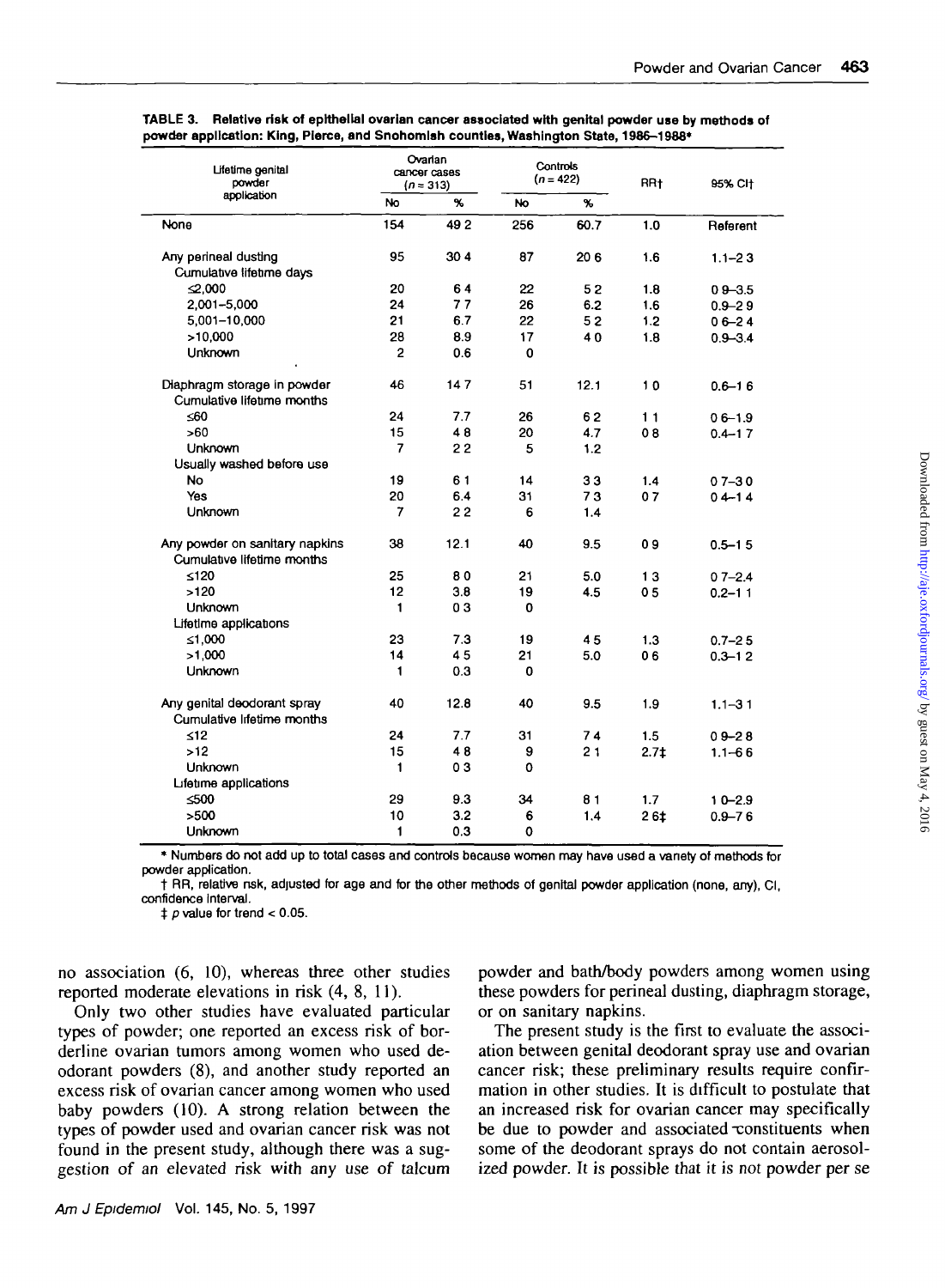|                  | TABLE 4. Relative risk of epithelial ovarian cancer associated with type of powder used with perineal |
|------------------|-------------------------------------------------------------------------------------------------------|
|                  | dusting, diaphragm storage, or sanitary napkins: King, Pierce, and Snohomish counties, Washington     |
| State, 1986-1988 |                                                                                                       |

| Туре<br>Ωf<br>powder    | Ovarian<br>cancer cases<br>$(n = 313)$ |      | Controls<br>$(n = 422)$ |      | RR*    | 95% CI*     |
|-------------------------|----------------------------------------|------|-------------------------|------|--------|-------------|
|                         | <b>No</b>                              | %    | No                      | $\%$ |        |             |
| Lifetime use (none)     | 154                                    | 492  | 256                     | 60.7 | 1.0    | Referent    |
| Exclusive use of        |                                        |      |                         |      |        |             |
| Talcum powder only      | 16                                     | 51   | 16                      | 3.8  | $1.2+$ | $0.6 - 2.5$ |
| Baby powder only        | 31                                     | 99   | 36                      | 8.5  | $1.4+$ | $0.8 - 2.4$ |
| Cornstarch only         | 5                                      | 16   | 11                      | 2.6  | 0.91   | $0.3 - 2.9$ |
| Deodorizing powder only | 9                                      | 29   | 10                      | 2.4  | 1 Ot   | $0.4 - 2.6$ |
| Bath/body powder only   | 27                                     | 86   | 25                      | 5.9  | 1.61   | $0.9 - 30$  |
| Unspecified type only   | 11                                     | 35   | 4                       | 0.9  |        |             |
| Use of #                |                                        |      |                         |      |        |             |
| Any talcum powder       | 33                                     | 10.5 | 23                      | 55   | 1.65   | $09 - 2.8$  |
| Any baby powder         | 52                                     | 16.6 | 61                      | 14.5 | 1.15   | $0.7 - 18$  |
| Any comstarch           | 8                                      | 2.6  | 16                      | 38   | 089    | $0.3 - 20$  |
| Any deodorizing powder  | 24                                     | 7.7  | 24                      | 57   | 1.15   | $0.6 - 2.0$ |
| Any bath/body powder    | 52                                     | 166  | 43                      | 102  | 1.56   | $0.9 - 2.4$ |
| Any unspecified type    | 24                                     | 77   | 11                      | 2.6  |        |             |

RR, relative risk; CI, confidence interval,

t Adjusted for age

 $\pm$  Numbers do not add up to total cases and controls with any powder use because women may have used a variety of powders

§ Adjusted for age and the other types of powders used (yes, no).

**TABLE 5. Relative risk of epithelial ovarian cancer associated wtth any genital powder use by tumor histology: King, Pierce, and Snohomlsh counties, Washington State, 1986-1988**

| Histologic<br>type               | Anv<br>powder application |               | No<br>powder application |                       | RR <sup>+</sup> | 95% CI*     |
|----------------------------------|---------------------------|---------------|--------------------------|-----------------------|-----------------|-------------|
|                                  | <b>No</b>                 | $\mathcal{H}$ | No                       | $\boldsymbol{\gamma}$ |                 |             |
| Controls                         | 166                       | 39.3          | 256                      | 60.7                  | 10              | Referent    |
| Serous tumors ( $n = 131$ )      | 71                        | 54.2          | 60                       | 458                   | 1.7             | $1.1 - 2.5$ |
| Mucinous tumors ( $n = 43$ )     | 14                        | 32.6          | 29                       | 67.4                  | 0.7             | $0.4 - 1.4$ |
| Endometriold tumors ( $n = 36$ ) | 17                        | 47.2          | 19                       | 52.8                  | 1.2             | $0.6 - 2.3$ |
| Other tumorst ( $n = 103$ )      | 57                        | 55.3          | 46                       | 44.7                  | 1.8             | $1.1 - 2.8$ |

RR, relative risk, adjusted for age; CI, confidence interval

t Other tumors include 17 clear cell, three undifferentiated, and 83 unclassified (adenocarcınoma or unspecified carcinoma) tumors

but other unidentified chemical substances present in deodorant sprays that may influence the development of ovarian cancer.

A partner's use of condoms that were packed in talc could also have contributed to a woman's genital powder exposure (21). There was insufficient information in the present study to address the influence of condom use on the risk for ovarian cancer. Seven (2.2 percent) ovarian cancer cases and 19 (4.5 percent) control women reported a history of exposure to condoms packed in talc, whereas 20 (6.4 percent) cases and 34 (8.1 percent) controls did not know if their partners had used condoms packed in talc. Furthermore, few women knew or remembered the brand of condoms their partners had used.

The specific constituent(s) of powders that may influence the development of ovarian cancer is unknown, although attention has been focused on fibrous talc particles and asbestos (17-19, 22). Talc, a hydrous magnesium silicate, is a constituent of almost all body and baby powders except for those that are specifically labeled as talc free or pure comstarch. The nonfibrous, sheet-like layers of talc in these powders slide across each other, allowing a smooth application on the skin. Talc-based powders may also contain fibrous particles, most of which are talc fibers, but some can be asbestiform fibers (17, 18). While pure talc is relatively nontoxic, adverse health effects can include induction of talc granulomas when introduced in open wounds and, in the occupational setting, pneumoconi-